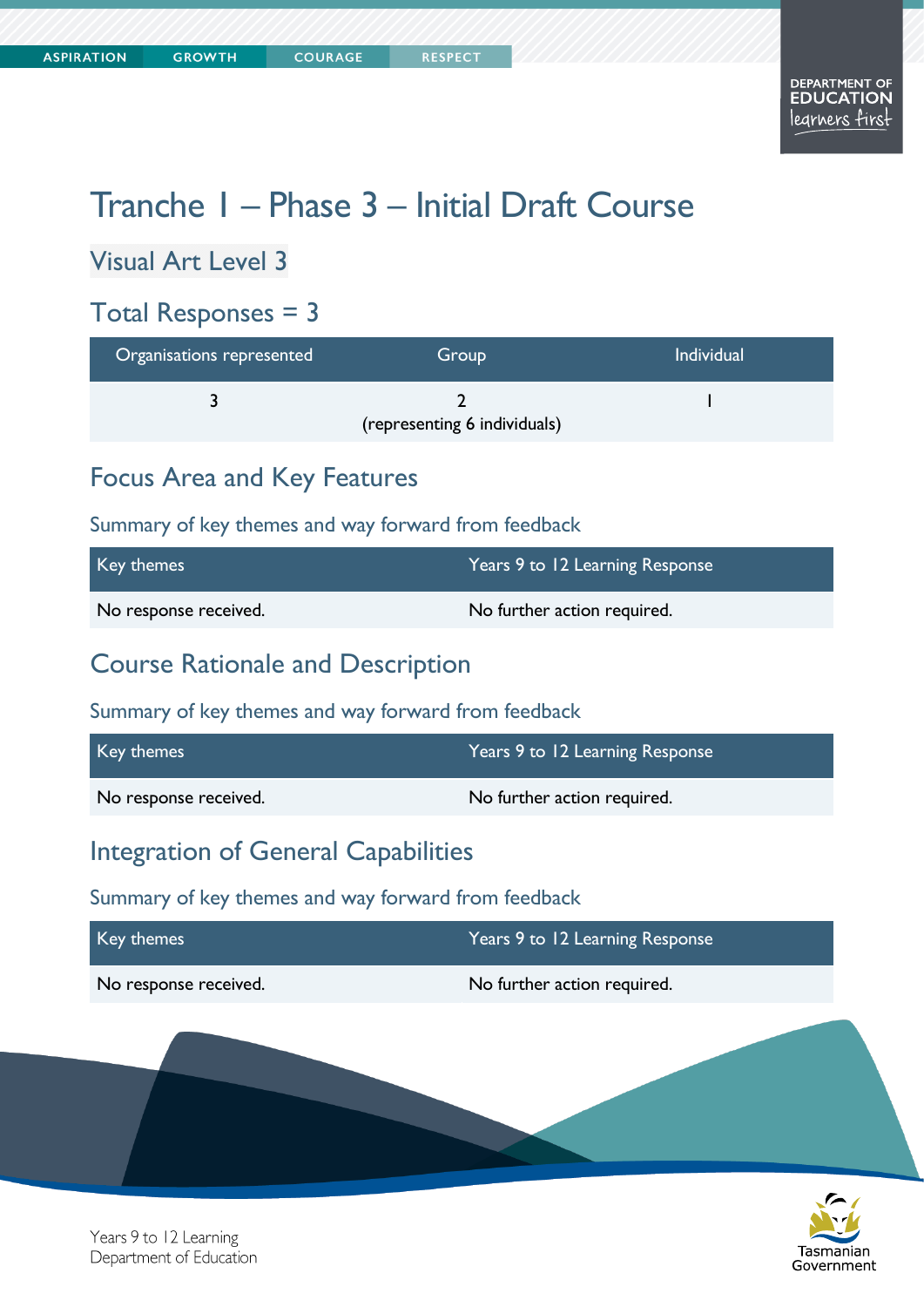### Pathways

#### Summary of key themes and way forward from feedback

| Key themes                                                                                                                              | Years 9 to 12 Learning Response                                                    |
|-----------------------------------------------------------------------------------------------------------------------------------------|------------------------------------------------------------------------------------|
| Should 'visual arts career' be outlined in more<br>detail giving potential examples of what this<br>looks like in a real-world setting? | The course writer will provide more detail to<br>the 'visual arts career' pathway. |

### Course Requirements

#### Summary of key themes and way forward from feedback

| Key themes            | Years 9 to 12 Learning Response |
|-----------------------|---------------------------------|
| No response received. | No further action required.     |

### Course Structure, Delivery and Progression

#### Summary of key themes and way forward from feedback

| Key themes            | Years 9 to 12 Learning Response |
|-----------------------|---------------------------------|
| No response received. | No further action required.     |

# Module Content

| Key themes                                                                                               | Years 9 to 12 Learning Response                                                        |
|----------------------------------------------------------------------------------------------------------|----------------------------------------------------------------------------------------|
| Respondents found the content clear and<br>concise.                                                      | Noted.                                                                                 |
| Concern was expressed about the difficulty of<br>achieving the outcomes in Module 3 in just 50<br>hours. | The course writer will spread the Work<br>Requirements more evenly across the modules. |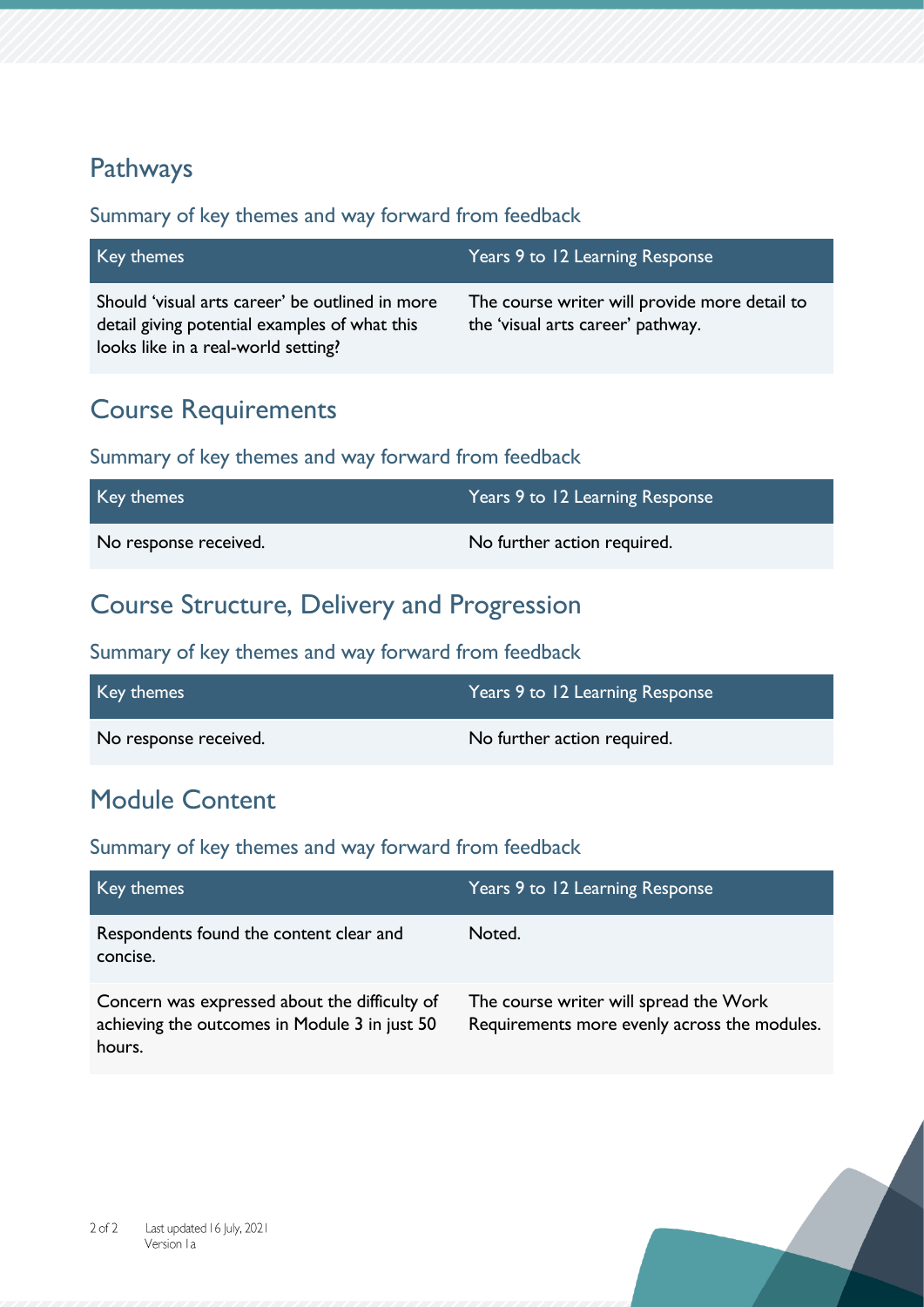# Criteria and Standards

#### Summary of key themes and way forward from feedback

| Key themes                                                                                                                                                                                                                                                                   | Years 9 to 12 Learning Response                                                                                                              |
|------------------------------------------------------------------------------------------------------------------------------------------------------------------------------------------------------------------------------------------------------------------------------|----------------------------------------------------------------------------------------------------------------------------------------------|
| Combining the current Criteria 2 with the<br>proposed Criteria 2 seems practical. The<br>current Criteria 7 and Criteria 6 historically<br>supports the need for journal and supporting<br>evidence/theory. This also supports Criteria 4<br>(ideas) as part of examination. | The course writer will evaluate these proposals<br>and incorporate some of the suggestion for<br>Phase 4 as the number of criteria increase. |
| The proposed Criteria $3$ – communicate ideas,<br>emotion and information when creating<br>artworks – seems to allude to support work as<br>part of art evaluation and process but could it<br>be more explicit in the standards for clarity and<br>understanding.           | The course writer will work with Critical<br>Friends and Sponsor Schools to look at<br>Criterion 3 to further clarify.                       |
| Criteria 3: clarity regarding what type of<br>evidence could be added to the type of<br>information needed for assessment.                                                                                                                                                   |                                                                                                                                              |

# Appendix 1 - Line of Sight

### Summary of key themes and way forward from feedback

| Key themes   | Years 9 to 12 Learning Response |
|--------------|---------------------------------|
| No feedback. | Noted.                          |

# Appendix 2 – Alignment to Curriculum Frameworks

| Key themes   | Years 9 to 12 Learning Response |
|--------------|---------------------------------|
| No feedback. | Noted.                          |